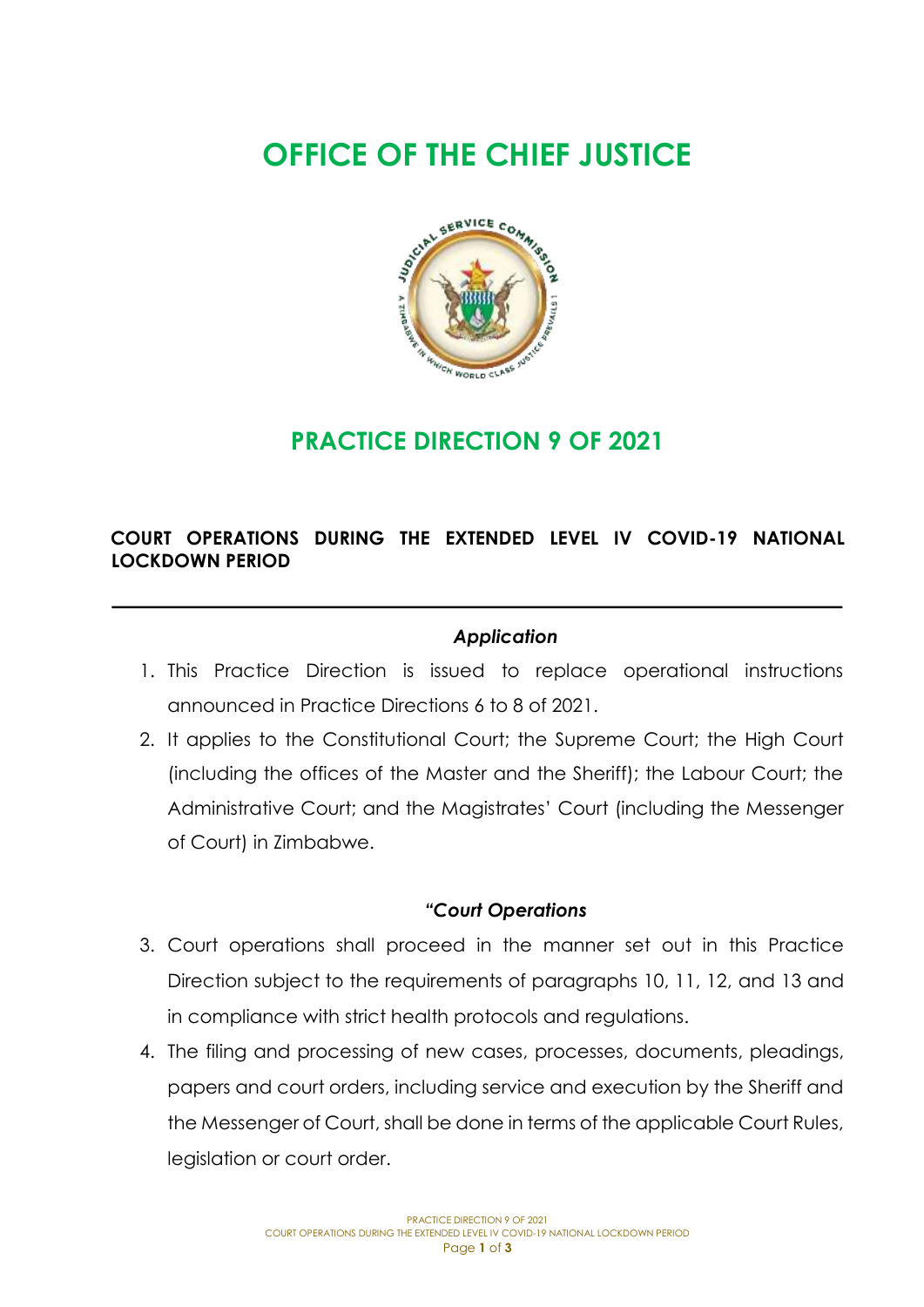- 5. Court sittings for Superior Courts that is the Constitutional Court, Supreme Court, High Court, Labour Court and Administrative Court shall only be limited to urgent court applications and bail hearings until the **6th of September 2021** when the third term commences.
- 6. Court sittings in the Magistrates' Court shall proceed in terms of the applicable court rules subject to the requirements of paragraphs 10, 11, 12 and 13 of this Practice Direction.
- 7. For the avoidance of doubt, accused persons remanded between **29 July 2021** and **24 August 2021**, remain automatically remanded to the dates stated in **Practice Direction 7 & 8 of 2021**.
- 8. All civil cases originally postponed or set down between the **29 July 2021** and **24 August 2021,** remain as such to the dates stated in **Practice Direction 7 & 8 of 2021**.

### *Court Attendance*

- 9. Admission into court premises and offices shall be subject to paragraphs 10 - 13 below.
- 10.Entry into court premises/courthouses shall strictly **not** be permitted to members of the public who have no business at court.
- 11.Entry into court premises/courthouses/courtrooms shall be limited to litigants, their legal practitioners, necessary witnesses and the media, who at all times shall
	- i. be subjected to temperature checks;
	- ii. be required to sanitise their hands at entry into court premises;
	- iii. wear face masks in the manner prescribed by law;
	- iv. maintain social distancing as prescribed by law.
- 12.Any person referred to in paragraph 11 who does not comply with the requirements specified therein shall not be allowed entry into court premises/courthouse/courtroom; or shall be asked to leave the court premises or courtroom or courthouse.